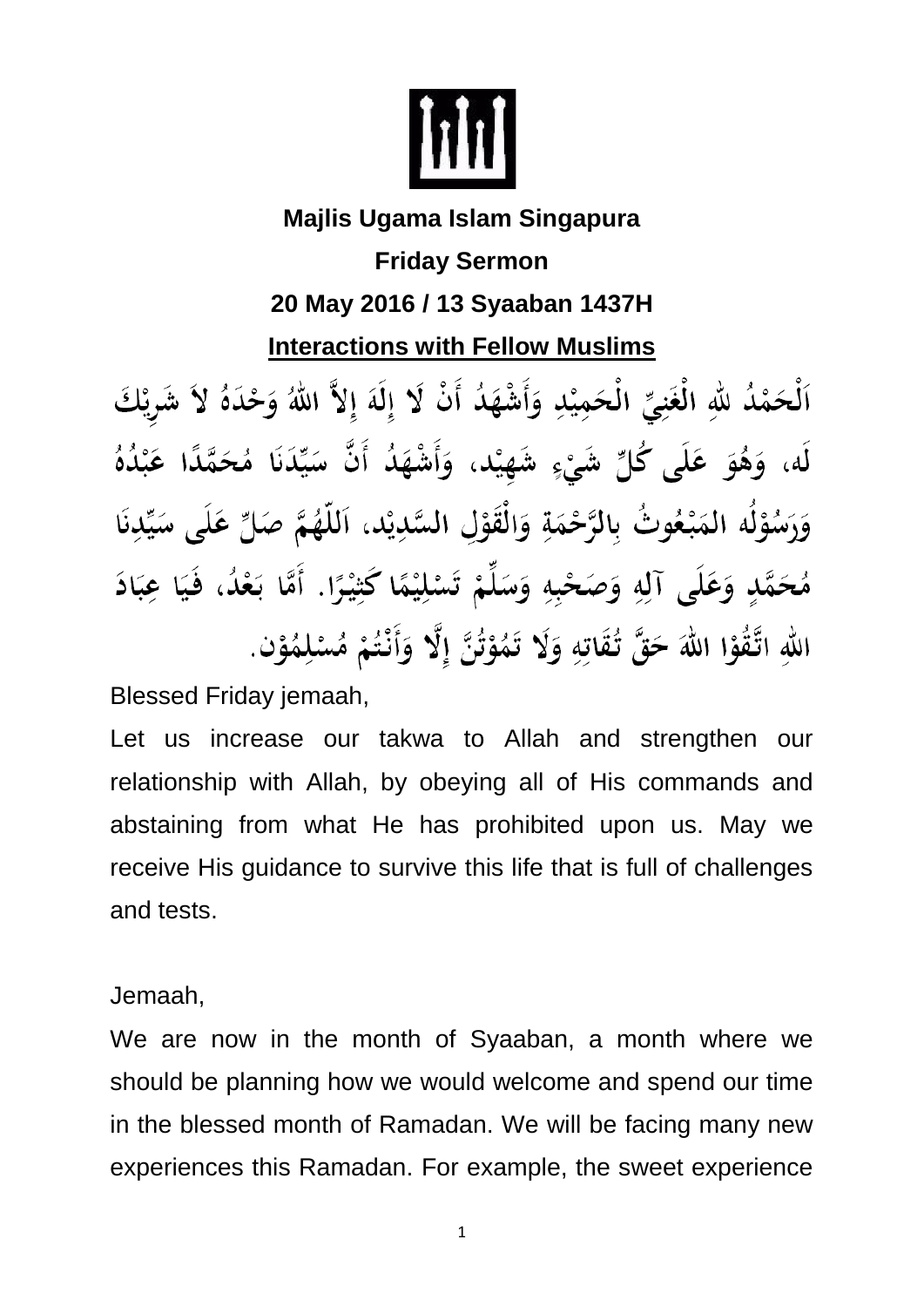of living with Allah in the calm nights of Ramadan, and enlivening these nights with our fellow Muslims as we perform tarawih prayers shoulder to shoulder and recite the Quran together. I am sure many of us are excited and cannot wait to welcome Ramadan as we often make this supplication:

## اللَّهُمَّ بَارِكْ لَنَا فِي شَهْرِ شَعْبَانَ، وَبَلِّغْنَا رَمَضَانَ

Which means: *"Oh Allah, bless us in the month of Syaaban and bring us to meet Ramadan".*

Blessed Friday Jemaah,

Among the beautiful experiences that await us this Ramadan is how closely related the relationship of a servant with his Lord (**اهلل من حبل** (and his relationship with fellow humankind ( **من حبل الناس** (are. These cannot be separated and must come hand-inhand.

Thus, we must realise that as a person gets closer to Allah, he will also bring himself closer to others. And the opposite also holds true - the more we strengthen our relationship with others, we are also bringing ourselves closer to Allah.

Jemaah,

Scholars of the past have left behind a very valuable treasure of knowledge. It encompasses various opinions, analysis, legal

2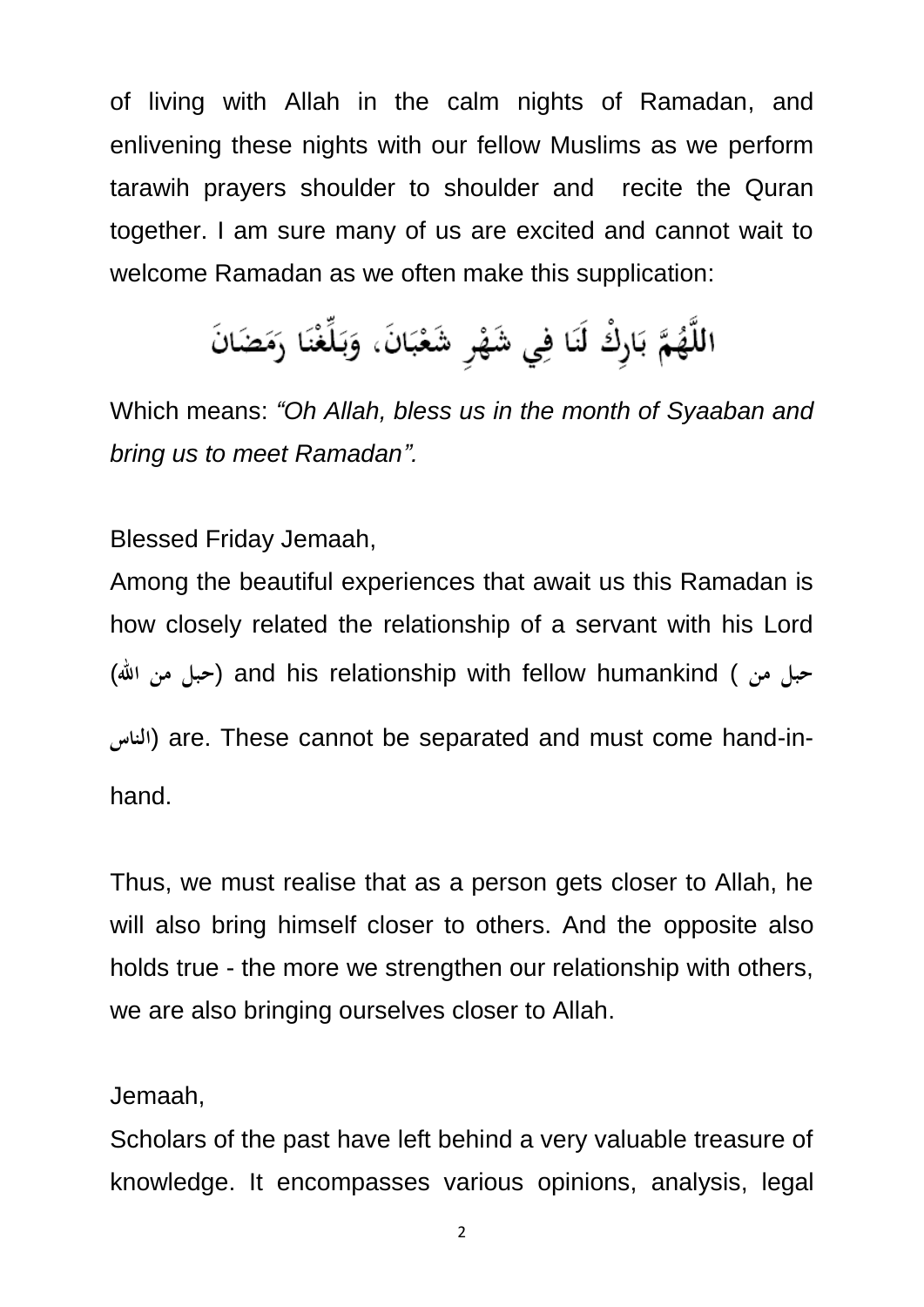postulates, principles, summaries, examples and more. Through this rich heritage, we can see that they were diligent and worked really hard in their ijtihad to offer solutions to complex issues and challenges that faced the community during their time, while taking into consideration the environment and conditions then.

Through this legacy, it is also evident that there was a high level of intellectuality, civility and maturity in exchanging ideas, that spurred the spirit of debate, brainstorming and enrichment of ideas without abandoning the principles of kinship and friendship whether it was physical or spiritual.

It cannot be denied that scholars of the past also had differences of opinions and spirited debates on issues related to the usul (core issues) or furu' (secondary issues) of religion. However, if we study them, these differences were few and in fact, was overcome with prudence and wisdom.

In facing differences of opinions among Muslims (intra-faith), what is required is a high level of maturity and not strong displays of emotions; mutual love and not hatred. Scholars are very mindful of this and hold firmly to the following principle:

العِلْمُ رَحِمٌ بَيْنَ أَهْلِهِ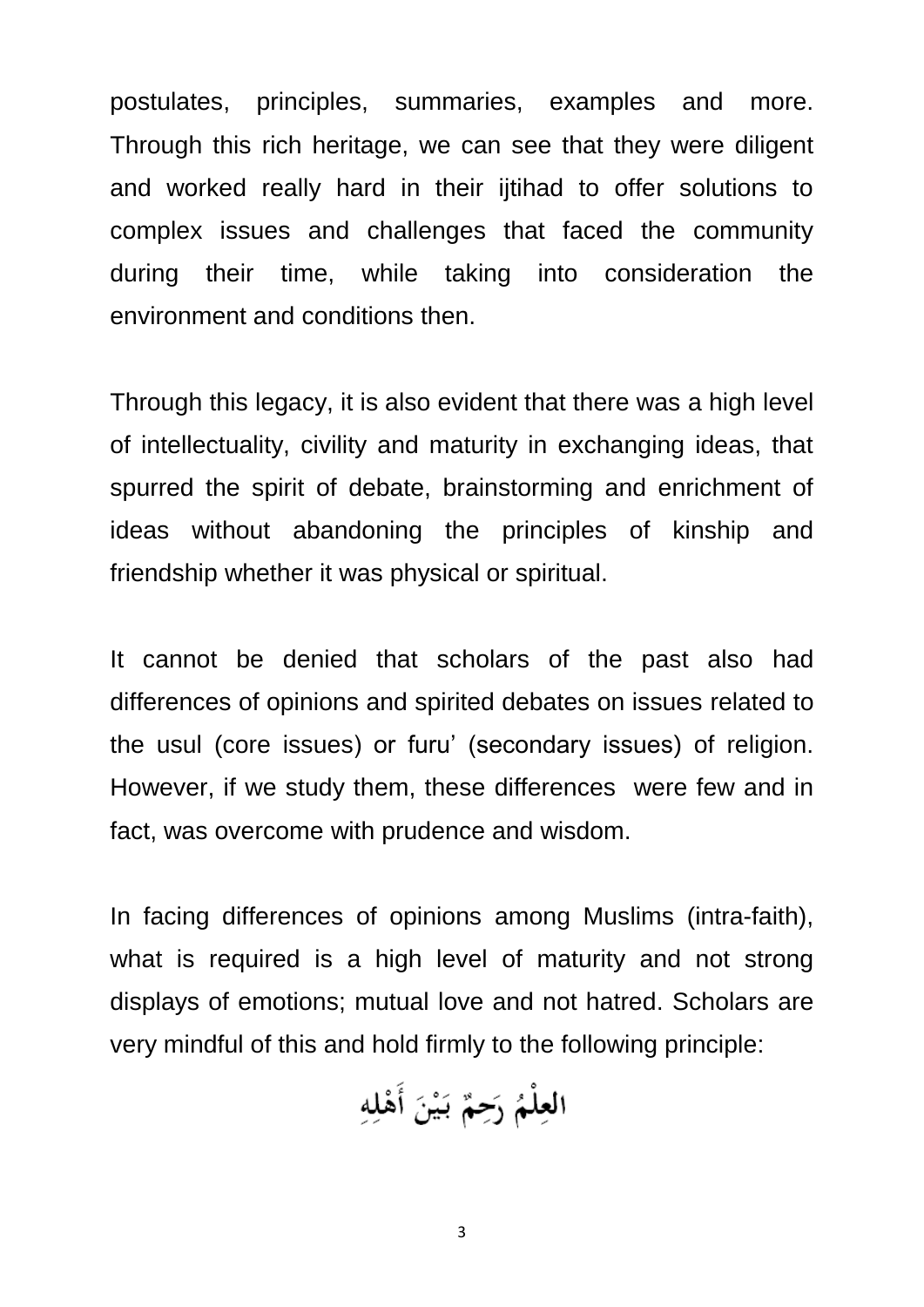This principle can be interpreted as: *"Knowledge connects those with knowledge".* It can also be interpreted to mean *"Knowledge is displaying grace among those who have acquired knowledge".*

Let us continue to spend the rest of Syaaban by reflecting upon how we have interacted with other Muslims, including on social media. In preparing for the coming blessed monmth of Ramadan, we should watch our words and actions, and ensure that we do not contribute to disputes and divisions among Muslims.

We are able to live together harmoniously despite the different orientations or opinions that we have. We can remain united despite the different mazhabs among us. Did Allah not say in Surah Al-Anbiya verse 92:

ٳڹؘۜۿؘٮٚۮؚؚ<sub>ڡ</sub>ۦٓٲٛڡؘۜؾؙػٛؗمۜٲ۫ڡۜڎؘۅؘٛڿٮؘۏۘۄٲۜڹٲۯؗؿؗ۠<sup>ڝ</sup>ػٛم<br>ڣؘٲۼۘڹٛۮۏڹ۞

Which means: *"Indeed this, your religion, is one religion, and I am your Lord, so worship Me."*

Blessed Friday jemaah,

One of the contemporary scholars who has been actively promoting unity and cohesion among the ummah is Syeikh Abdullah Bin Bayyah. In his writing on *Adab al-Ikhtilaf* (Manners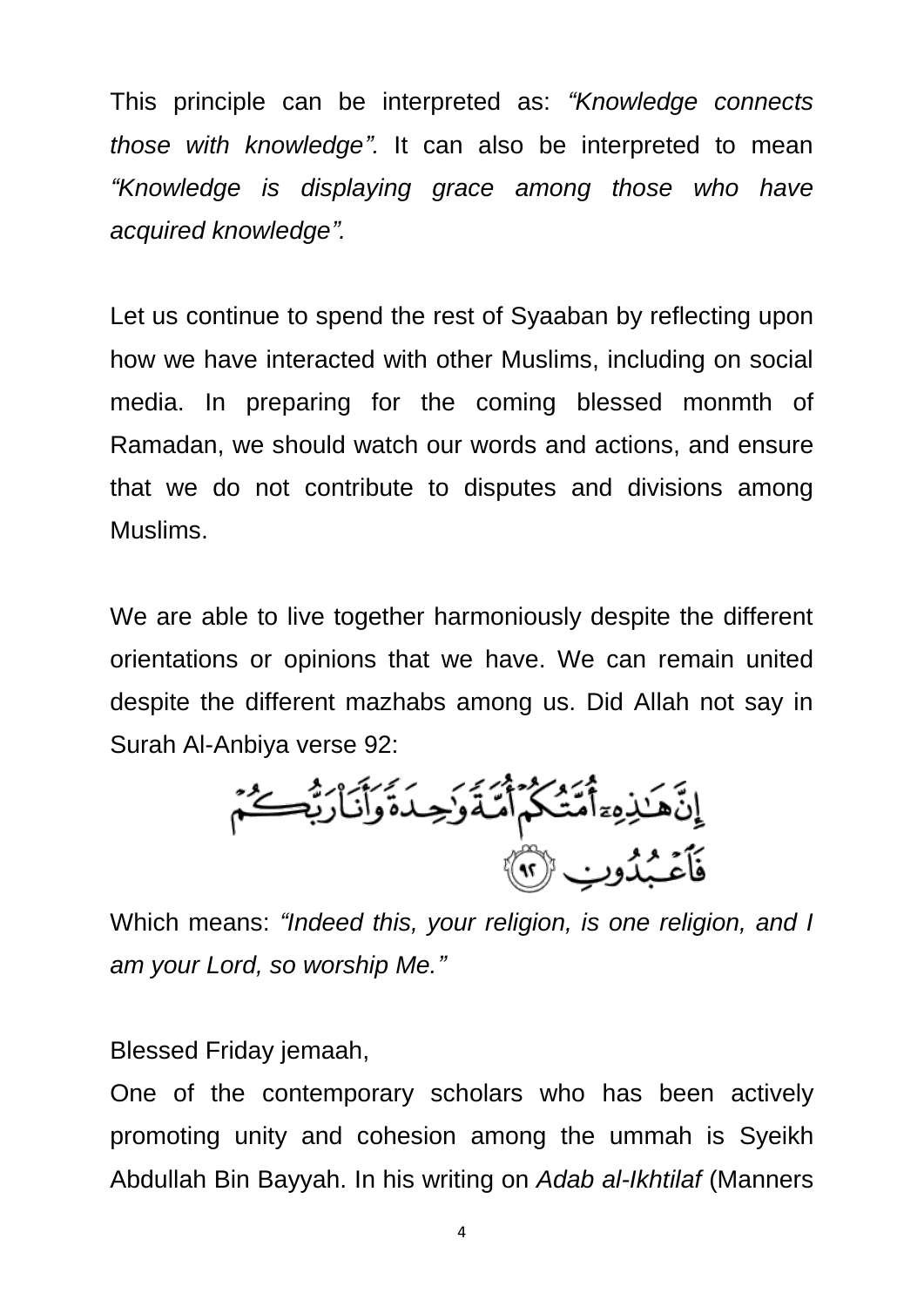in Discussing Differences), he outlined several important values that must be upheld to avoid disputes among the ummah. These values include the following:

**First:** A person has to be gentle and graceful when interacting with others in situations where there are differences of oipinion. **Second:** A person has to attain the intellectual level that is necessary to adequately address the issue being discussed. **Third:** A person should not deny or denounce an opinion which is within the realm of ijtihad. **Fourth:** A person has to give due respect to scholars who undertake the process of ijtihad.

We can draw from the explanations above the spirit and objectives that we should be guided by in our efforts to revive *Adab al-Ikhtilaf*.

It is an extremely admirable effort for the asatizah, who are looked upon as religious leaders, to be at the forefront of this effort especially within the space of social media and academic discussions. It is also noble if scholars do not bring the general public into these debates – whether in giving comments or by sharing information that have not been authenticated. This is based on what Allah says in the Quran in Surah Ali-Imran, verse 103:

وَٱعۡتَصِمُوا۟ بِحَبۡلِ ٱللَّهِ جَمِيعَـٗاوَلَا تَفَرَّقُواْۚ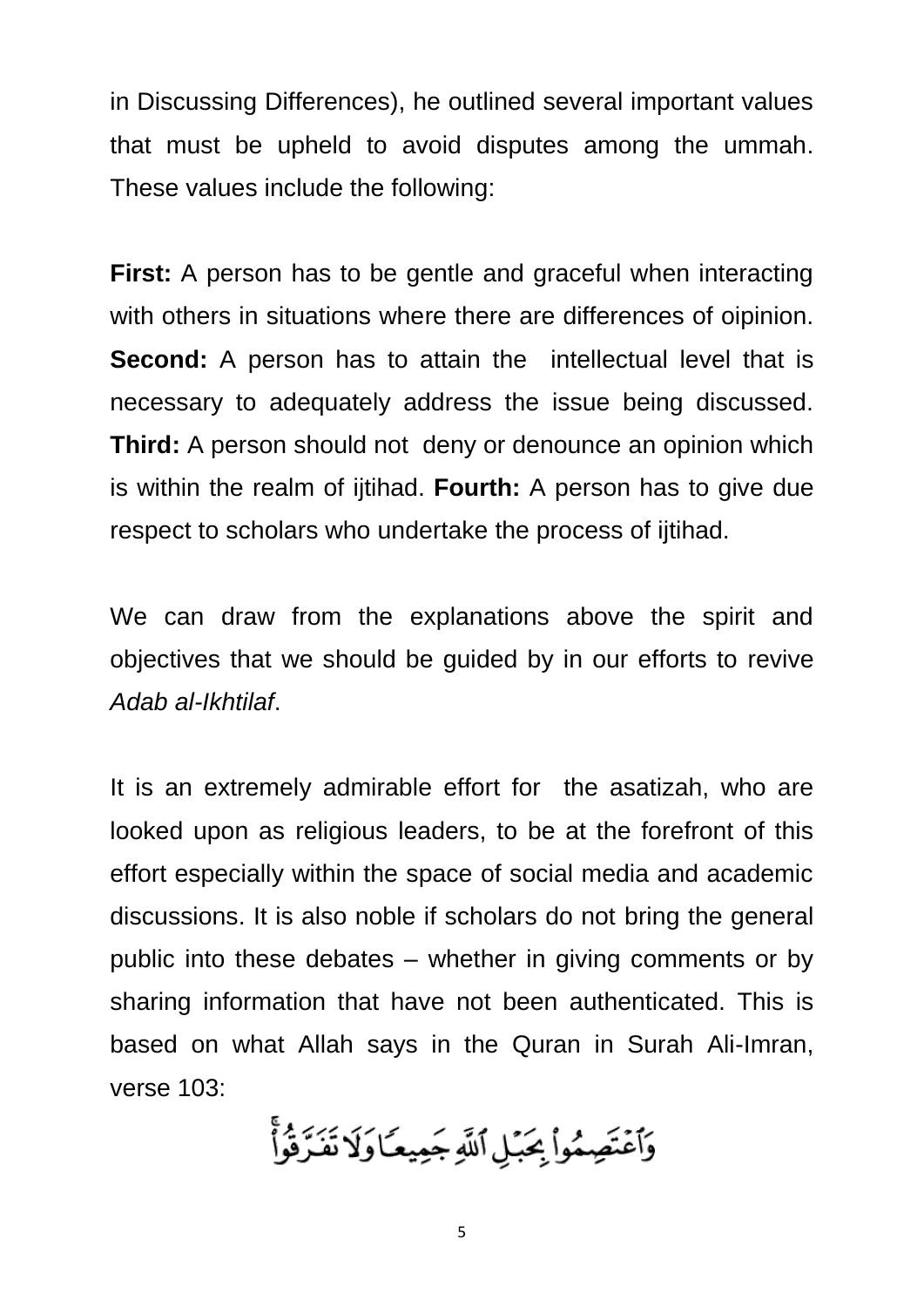Which means: *"And hold firmly to the rope of Allah all together and do not become divided. "*

And Allah also says in Surah Al-Anfal, verse 46: وَأَطِيعُواْ ٱللَّهَ وَرَسُولَهُۥوَلَا تَنَـٰزَعُواْفَنَفَشَلُواْوَتَذْهَبَ رِيحُكُمْ وَٱصۡبِرُوٓاْ إِنَّ اللَّهَ مَعَ ٱلصَّدِيرِينَ (٢)

Which means: *"And obey Allah and His Messenger, and do not dispute and [thus] lose courage and [then] your strength would depart; and be patient. Indeed, Allah is with the patient*

Blessed Friday jemaah,

While we discuss and remind ourselves of these messages from Allah on the importance of strengthening relationships between fellow humans - both Muslims and non-Muslims - this does not mean that our Singapore Muslim community does not understand the importance of this issue nor are we implying that we have not applied it in our daily lives. However, these are continuous reminders to us all. Our beloved Rasulullah s.a.w. said, which means*: "The religion is a naseehah (sincere advice)." The Companions asked him, "To whom?" The Prophet s.a.w. said, "To Allah, His Book, His Messenger, to the leaders of the Muslims and their common folk."* [Hadith reported by Imam Muslim]

6